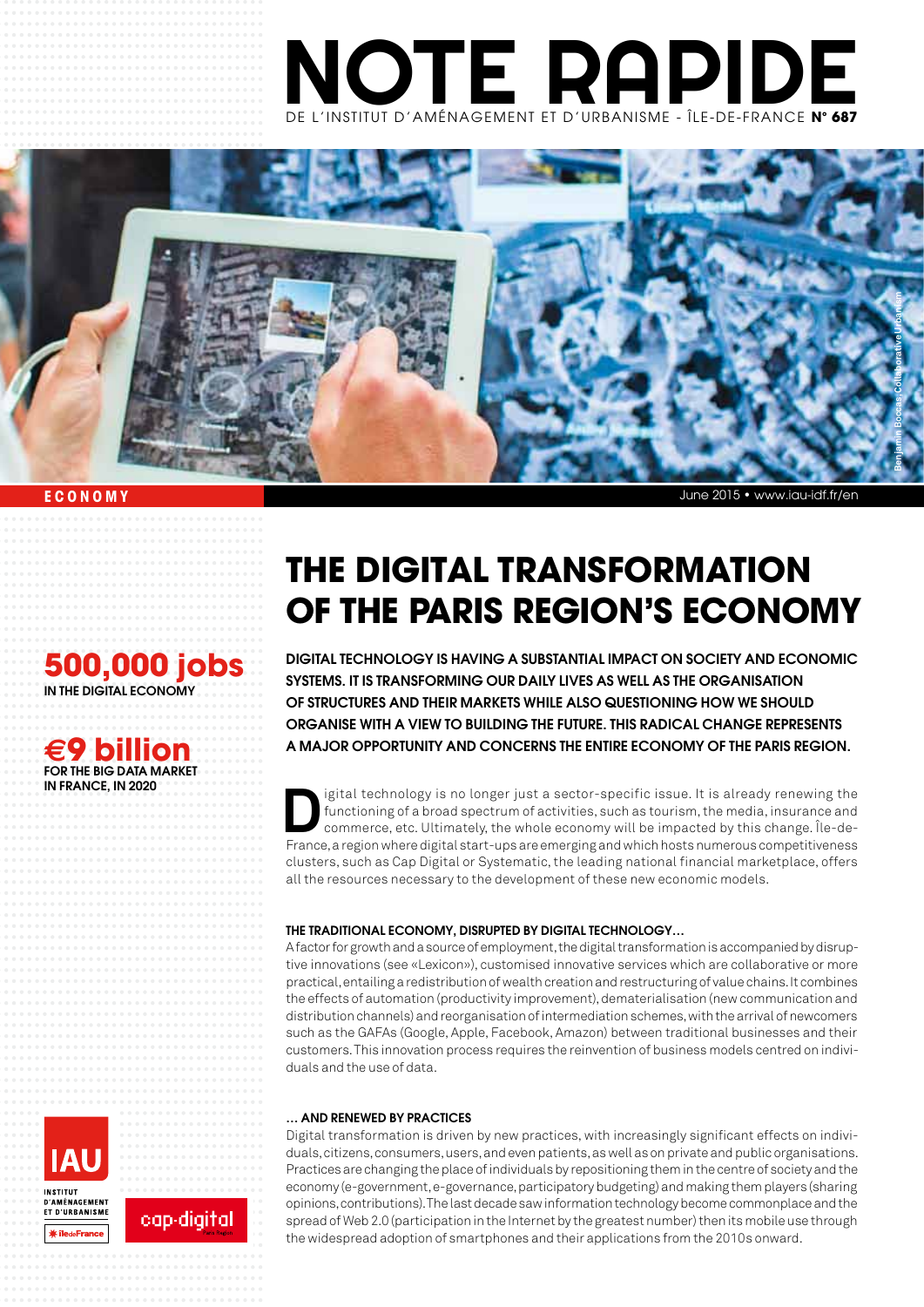

From left to right: innovations village - Futur en Seine.

Since the opening up of the Web to the public in 1994, practices have developed at an accelerated pace. In France, the one million mark for broadband users was broken through less than ten years ago. It took eight years for the Internet to jump from 1 to 10 million subscribers and two years for its mobile version. In the Paris region, the process whereby the vast majority of households got online occurred over a period of almost a decade.

These new practices also transform regions: smart cities, connected city, collaborative urban planning, etc., are becoming widespread. Digital technology influences areas via four channels: mobility, energy efficiency, network management and circulation of information.

#### Data, the raw material of the digital revolution

Behind the digital transformation lies the challenge of mastering data. After the process in which Internet access has become commonplace, the spread of high-speed broadband will provide all stakeholders - government, businesses, individuals - with almost immediate access to data. The state, the region and the departments are making a concerted effort with private operators in a bid to deploy, for the first time in Europe, a fibre optic network across all regions by 2020-2025.

With the development of digital technology, all economic players have to handle a considerable volume of information which is increasingly strategic. Data are gradually becoming their most valuable asset. This is leading them to outsource their hosting to specialised data centres so as to ensure their storage under optimal security conditions. Beyond storage functions, data centres make it possible to offer services such as cloud, which might be described as «remote computing». From now on, it is no longer only the data but also the applications allowing them to be used, which are hosted by data centres. In 2014, 55% of French companies said they used cloud services (PAC CloudIndex survey). The use of cloud solutions is a factor for competitiveness, particularly for SMEs and very small businesses, as it allows them to benefit from a certain clout and quality of services which they could not have achieved internally. Ultimately, the use of cloud will be essential to take full advantage of new opportunities in the digital sector offered by big data.



Big data is based on the collection and analysis of a multitude of heterogeneous digital data. It is a significant source of innovation and value creation, but also competitive advantages. For both public authorities and businesses, it is all about being able to control and use, in real time, the multitude of flows of structured or unstructured data, which characterise their environment and which are growing exponentially. According to the Ministry for the Economy, Industry and Digital Affairs, the market in France for activities related to big data represented around 1.5 billion euros in 2014. This figure is set to rise to almost 9 billion by 2020.

## 500,000 employees in ICT and content

The digital sector means economic activities related to information and communications technology (ICT), digital media and content. At the heart of the digital transformation, it also includes telecommunication services, the software industry, networks, IT and telecom equipment, engineering services, online services and content, such as media or advertising. In the Paris region, the sector has 20,000 establishments and 500,000employees, or half of the national workforce. The activities of digital media and content are overrepresented there and more companies are created than in other sectors: start-ups abound in the heart of the city, especially in Paris, which hosts 4,000. The result is a growing need for infrastructures. In the space of ten years, 100,000 sq.m were constructed to house them, an example being the MacDonald project (refurbishment of former warehouses in the north of Paris), whose opening is scheduled for September 2015, not to mention the project for the Halle Freyssinet (a remarkable building known as one of the first concrete structures built in Paris in 1927) which, with 1,000 start-ups, will host the largest incubator in the world in 2017.

## The impact of digital technology concerns the whole economy

The entire economy, as well as lifestyles and modes of communication, professional practices and consumer habits are affected by the digital revolution. New requirements, prompted by an increasingly abundant and varied offering, are emerging in areas

## From physical to virtual: 4 components of the digital economy

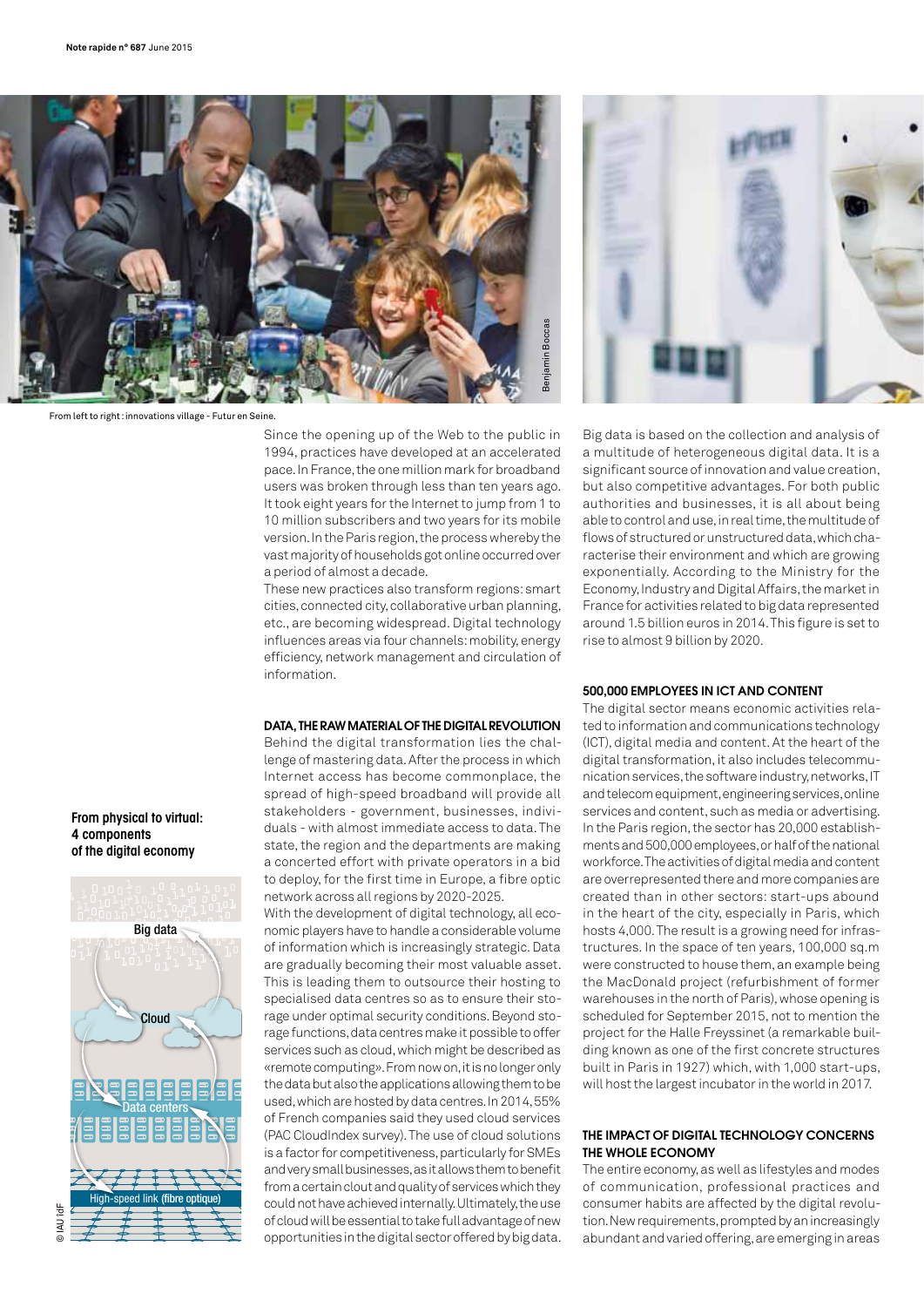



as diverse as health (telemedicine), education (elearning), energy and the environment, culture (digital media and content), commerce (e-commerce), media and leisure (website, blogs, tweets, etc.) security, defence (closed telecommunication networks), transport, government authorities and the public sector (e-government, open data), services (e-services), production methods and industry, computerisation and business management (Enterprise Resource Planning or ERP, e-management), etc. Several economic sectors in the Paris region already lie at the heart of this transformation. The phenomenon can be explained by a few examples.

## *Tourism, a growing offer for consumers*

Tourism has already been strongly influenced, and continues to be so, by the reconfiguration of its value chain, where digital technology has changed the balance of power within the industry. The initial vertical model where the producer (tour operator, hotel accommodation, tourist office, etc.) designed the product before offering it to potential customers has given way to a new one which is more customer-centric, with the proliferation of tourism offers in response to a process of customisation, or even one which is «tailor made». The new players are the intermediaries between the travel suppliers and the final link in the value chain (end consumer, private individuals or companies): online travel agencies (Booking, Lastminute) the information mediators (Liligo, Tripadvisor), the market places (the US giant Airbnb or Drivy and Weekendesk created in Paris), search engines (Google Hotel Finder, Apple Map). They collect, process and organise the information necessary to other segments of the same chain and impose an economic model on them: optimised price and deadlines, fragmentation of the offering, placing in contact, etc. Before the Internet, the travel agent alone was familiar with the quality of hotel deals, the customer having to trust them when deciding on the reservation. Today they choose their trip directly and become a full player in the value chain.

#### *Transport, a process of reconfiguration around a multimodal offering*

Information and communication play a key role in the sector of public transport, which has been strongly impacted by the digital transition. Planning of transport modes, their daily operation, interactions between businesses and passengers, all rely on information systems deployed in the heart of the activity. Managing signalling on the network, regulating the frequency of vehicle traffic and informing passengers in real time in situ or handling a request for bookings via a central office, represents so many information and communication issues in the daily activities of the public transport operator. The gradual restructuring of the sector around a so-called «multimodal» offering increases the importance of information and communication in public transport. It results in a reconfiguration of the offering around mobility and greater consideration of the needs of individuals in their journeys, like Autolib', Vélib' (a car and bike-sharing system in Paris), or Wayz-Up, specialized in home-work car-sharing.



#### Digital technology spreads through the entire economy